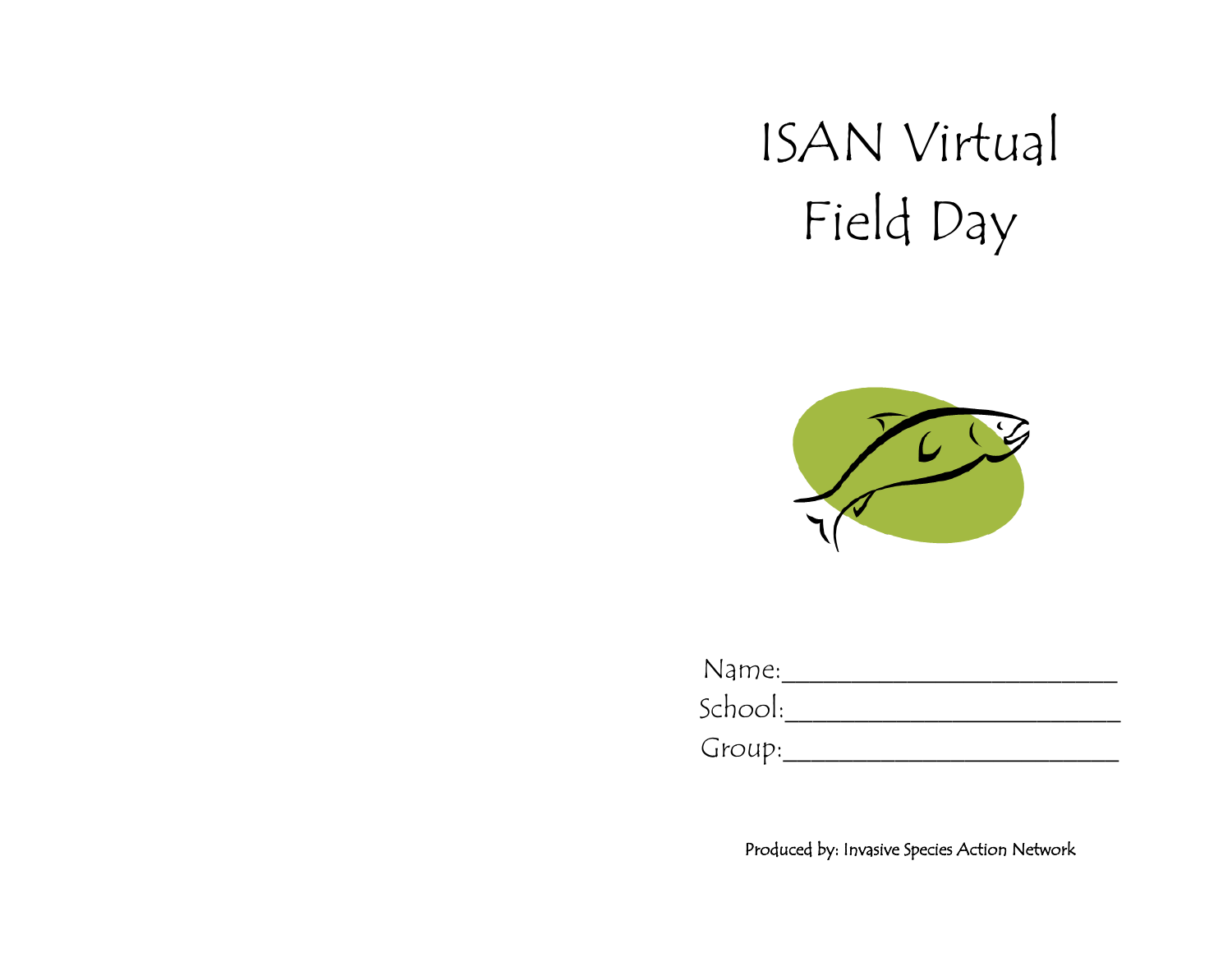## Fish Identification

lesson:

 $\mathcal{A} \cup \mathcal{A} \cup \mathcal{A} \cup \mathcal{A} \cup \mathcal{A} \cup \mathcal{A} \cup \mathcal{A} \cup \mathcal{A} \cup \mathcal{A} \cup \mathcal{A} \cup \mathcal{A} \cup \mathcal{A} \cup \mathcal{A} \cup \mathcal{A} \cup \mathcal{A} \cup \mathcal{A} \cup \mathcal{A} \cup \mathcal{A} \cup \mathcal{A} \cup \mathcal{A} \cup \mathcal{A} \cup \mathcal{A} \cup \mathcal{A} \cup \mathcal{A} \cup \mathcal{A} \cup \mathcal{A} \cup \mathcal{A} \cup \mathcal{$ 

•What type of fish were sampled today?

Aquatic

#### Macroinvertebrates

Answer the following question based on what you learned during the AMI lesson:



•How many tails does a stonefly nymph have?

•Which fish are native to Montana?

- •What was the method used to "fish" by the biologists?
- •How is a longnose sucker's mouth unique?
- 
- •What is Montana's state fish?

•What do mayflies, stoneflies and caddisflies use for breathing?

•If you find mayflies, stoneflies, and caddisflies in your river or creek what does that tell us about the water?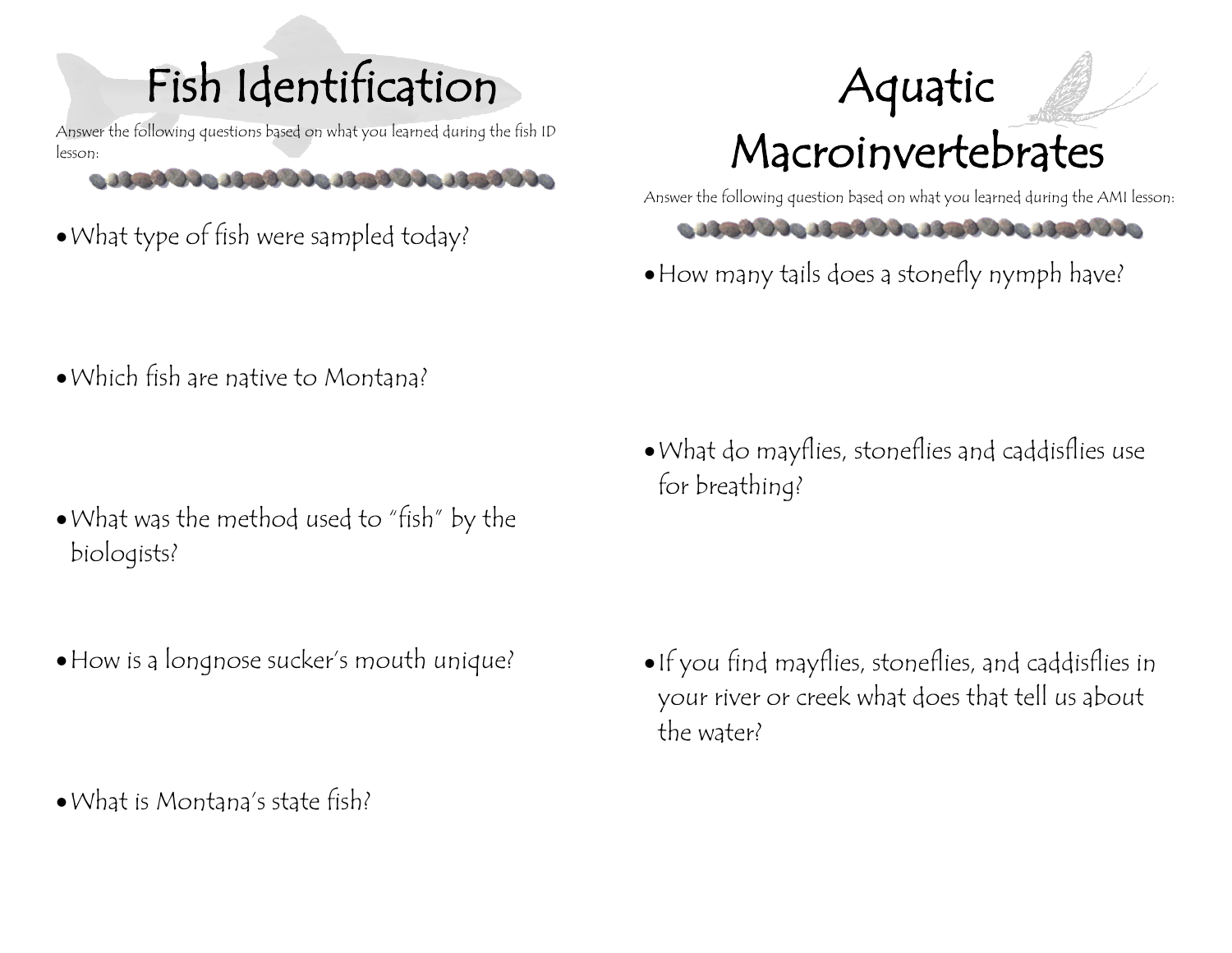### Aquatic Invasive Species<br>Answer the following questions based on what you learned during the AIS

lesson:

- 
- How do AIS spread from place to place?

# Noxious Weeds<br>Answer the following questioned based on what you learned during the

Noxious Weed lesson:



•What does the term "noxious weed" mean?

•Name three different things that AIS can "hitch hike" on

•Name three different AIS

•How can you help prevent the spread of weeds?

•What happens to wildlife when their habitat has become infested by noxious weeds?

- •What three things can you do to stop the spread of AIS?
- •What are some common noxious weeds found in Montana?